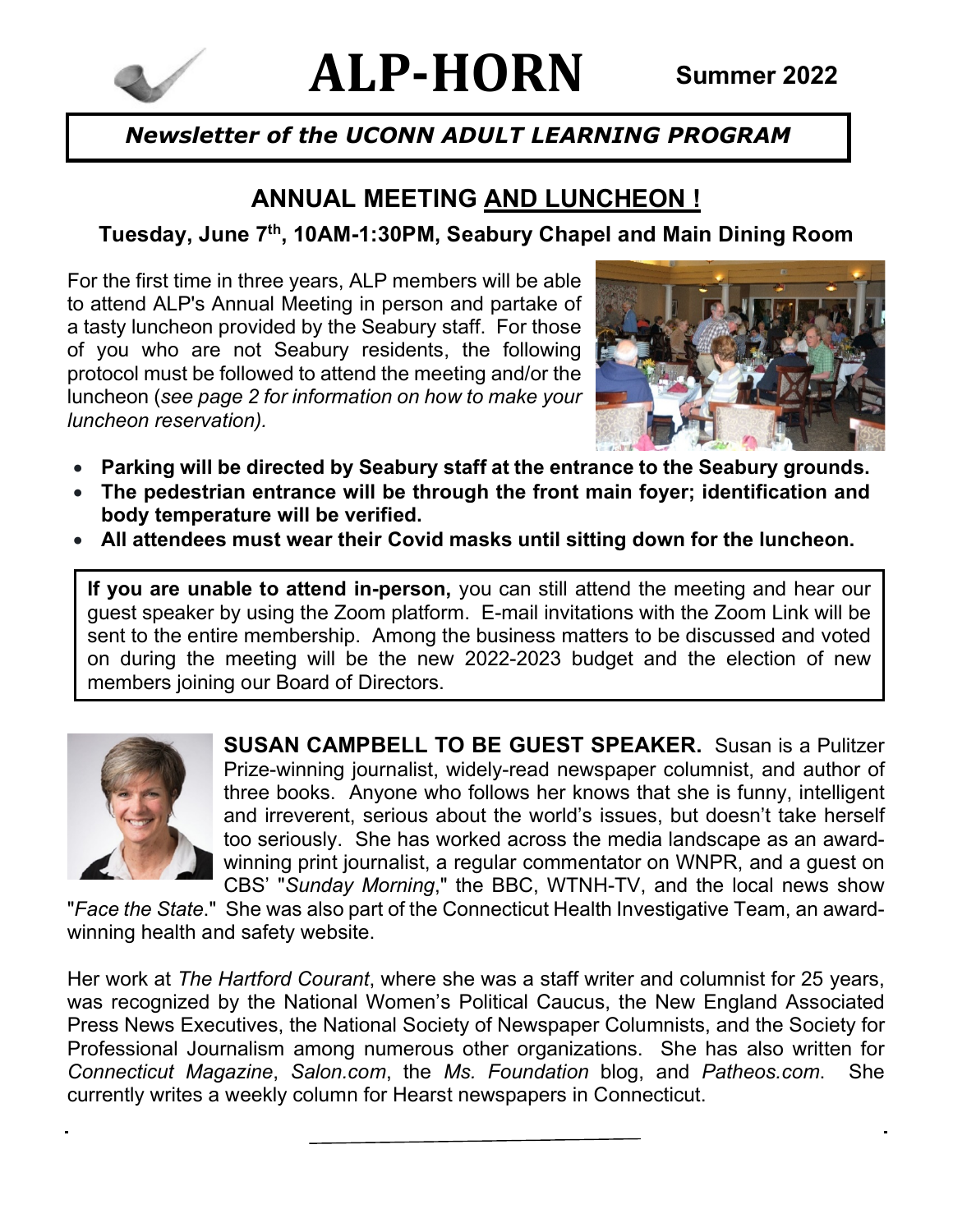## **ANNUAL MEETING AGENDA**

**Tuesday, June 7, 2022 Attendance may be in-person or via Zoom**

**10:00 Registration for Luncheon (***see LUNCHEON notes below***) 10:30 Keynote Speaker – Seabury Chapel or Zoom 11:30 Business Meeting – Seabury Chapel or Zoom 12:15 Luncheon – Main Dining Room** 

#### **LUNCHEON**

Our luncheon will begin at 12:15 pm in Seabury's Main Dining Room. To help defray the cost of the luncheon, there will be an \$11 per person fee that **must be pre-paid by May 31**. Please pick up your verification-of-payment sticker at one of the tables outside the Chapel before the meeting begins at 10AM. If you are attending only the luncheon, you can obtain your verification-ofpayment sticker outside the main dining room starting at 12 noon.

To make your reservation, please **go to the ALP Website (***alp.uconn.edu***), select "Special Events" from the drop down menu under Registration, click on "Annual Meeting Luncheon" and follow the instructions to submit your payment**. You may also make a reservation by completing this form and sending it with your check (payable to ALP) to the ALP office: Adult Learning Program, Hartford County Extension Center Exchange Building – Suite 262, 270 Farmington Ave., Farmington, CT 06032 (Attn: Jenny Gaines). **Using either method, your reservation and payment must be received before Tuesday, May 31.**

#### **PLEASE PRINT**

 $Name(s)$ 

Phone Number **Phone Number Please check here if driving to event**   $\blacksquare$ 

#### **LUNCHEON MENU Select your choice of first course and entree**

#### **First Course:**

\_\_\_\_\_ Local Asparagus, Radish, Fresh Peas, Crumbled Goat Cheese, and Toasted Pistachios with Lemon Thyme Vinaigrette

**OR**

Spring Pea Soup with Lemon Crema

#### **Entrée:**

- Seared Salmon with a Pineapple Salsa
- **OR**
	- Grilled Chicken Paillard topped with Arugula and Tomato Salad

#### pg. 2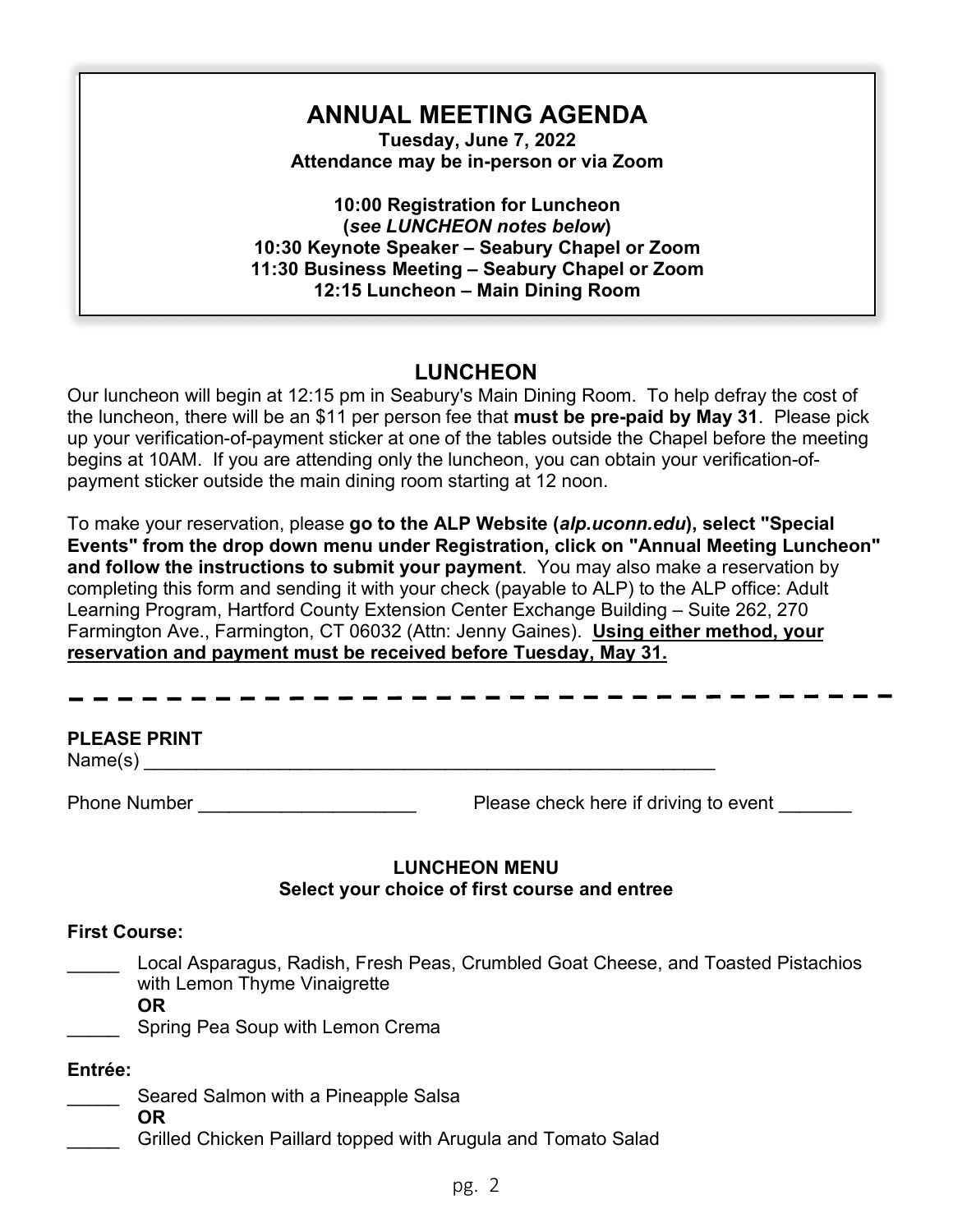#### **DEVOTED DONORS**

Although ALP is a non-profit organization run by volunteers who selflessly contribute their time and energy to the success of our program, we also rely on the "generosity of others" to keep us afloat with financial contributions that help pay for our operating expenses. The following is a list of those "others" to whom we are very grateful. During the spring semester, they contributed a total of \$2,327.50 and we thank them.

Dori Albert Paul Bayliss Ingrid Boelhouwer Anne Brock Joan Brundage John Buckey Ruth Budlong Liz Burke Courtney Carey Caroline & Ian Clark Martha Colton John Condron Donna Cote Davida Crabtree Helen Cross Shirley Dudley Polly & Bob Ellis Julie Fewster Sally Foster Austra Gaige Harriet & Phil Gardner Dierdre & Terrence Gilbert Sylvia Gengras-Baker Toni Gold Barbara Goodwin Jack Gregory Thomas Gworek Rosemarie Hargrave Leo Harrington Jane Harris

Florence Havens Beth & Carl Horlitz Katherine Ill Christine Johnson Nancy & Ted Johnson Janet Jones Hedy Korst Ursula Korzenik Nancy Kramer Ruth Leggett



Stephanie Levine Billie Levy Paula Lucafo David Lund Mary & Jack Martin Judith Martindale Carol & Errol Matzke Kate & Hugh McLean Paula Meachen Gloria Meltz John Merrill Peggy Miller Marian Moore Joan Morach

Shirley Morrison Doris Nussbaum Nancy Pappas Wendy Peterson Brenda Pfeiffer Margaret Quigley Cynthia & Ralph Redman Bernice Robertson Zellene Sandler Anthony Santonicola Phyllis Satter Edward Savage Anne Schenck Sharon & Lynn Scull Sandra Slipp Karen Sprout Judith Stearns Betsey Stevens Eleanor Sulston Barbara Taylor Joanne Taylor Ellie Tener Mary Ann Watson Richard Wenner Ann Winship Sue Zeiner Richard Zimmerman Patricia Zwerling

#### **NEW MEMBERS**

We also rely on new members to keep the ALP Program alive and well. Despite the everyday restrictions and inconveniences caused by the Covid virus, the following individuals managed to find their way to ALP this last semester. We welcome them with open arms and hope they will continue to enjoy their ALP experience.

> **David Blume Stanley Kemmerer Carol Lennig Nancy Pappas Ian Rickard Linda Rickard**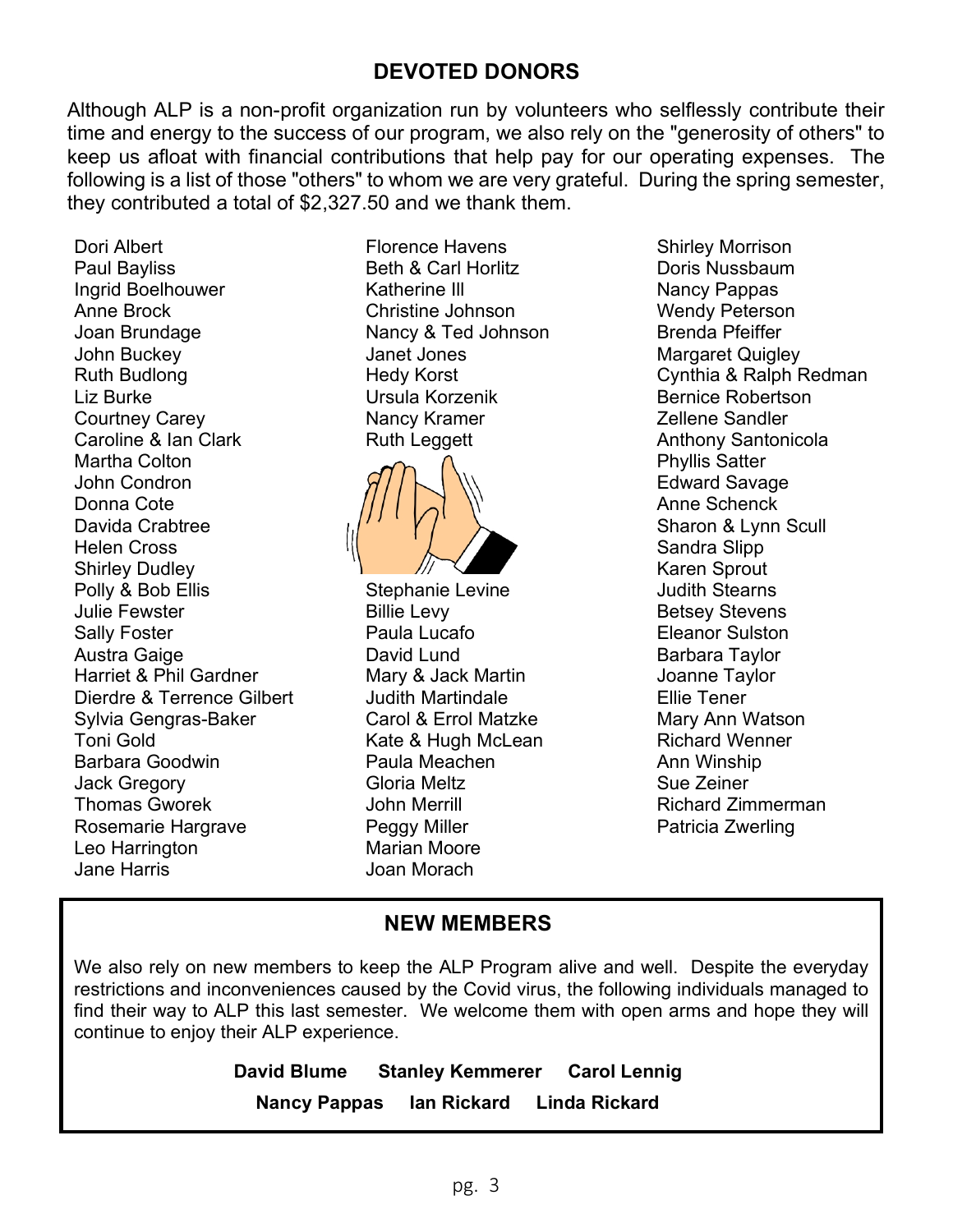## **STATE OF THE ALP A Glance at the Past and A Promise for the Future**

by Kim Hunt and Tom Gworek Curriculum Committee Co-Chairs



Thanks to our mates on the **Curriculum Committee** who scoured the bushes to find courses, we had a great session this spring. Things became more interesting as

**Tom Gworek**

we slowly returned to in-person sessions while continuing Zoom presentations. We had a few "flat tires," but overall, things went very well.

Our programs included something for those interested in art history, music, theatre and science. We would have had dancing clowns if we could find them! Through these efforts, 200 people have increased their knowledge, satisfied some of their curiosities and have been able to carry on conversations about more subjects at cocktail parties.

We assure that the fall semester is a spectrum of luminously mind expanding stimulants, offered in a mixed blend of hybrid, in-person and Zoom presentations.

Secured commitments range from Professor Richard Woodring's

assessments of trash disposal to Dr. George Wu's clinical address of "foreign body ingestion." Jana Milbocker's "Gardens of Cornwall and Devon" offers contrast with Tom Gworek's synergized accounting of Abstract Art's emergence from Realism.

The fall semester hosts an eclectic spectrum which encompasses Ed-Jonetta Miller's "Unique Quilts"; Halloween and the History of Witches; Judge Moukawsher's decision to disbar a lawyer for persistent fraudulent assertions of fact; Bob Ellis's continued history narrating "The World of Stand-Up Comedy"; "The Practice of Neonatology"; and Professor Jared Day's introduction to the educative benefits of "Critical Race Theory."

The fall semester will continue providing its core courses involving "Hikes," "Movie Buffs," and "Creative Writing."

The foregoing is a "teaser" rather than an exhaustive listing. ALP continues as

a bulwark against the assailing effects of torpor, ennui, and despond.



**Kim Hunt**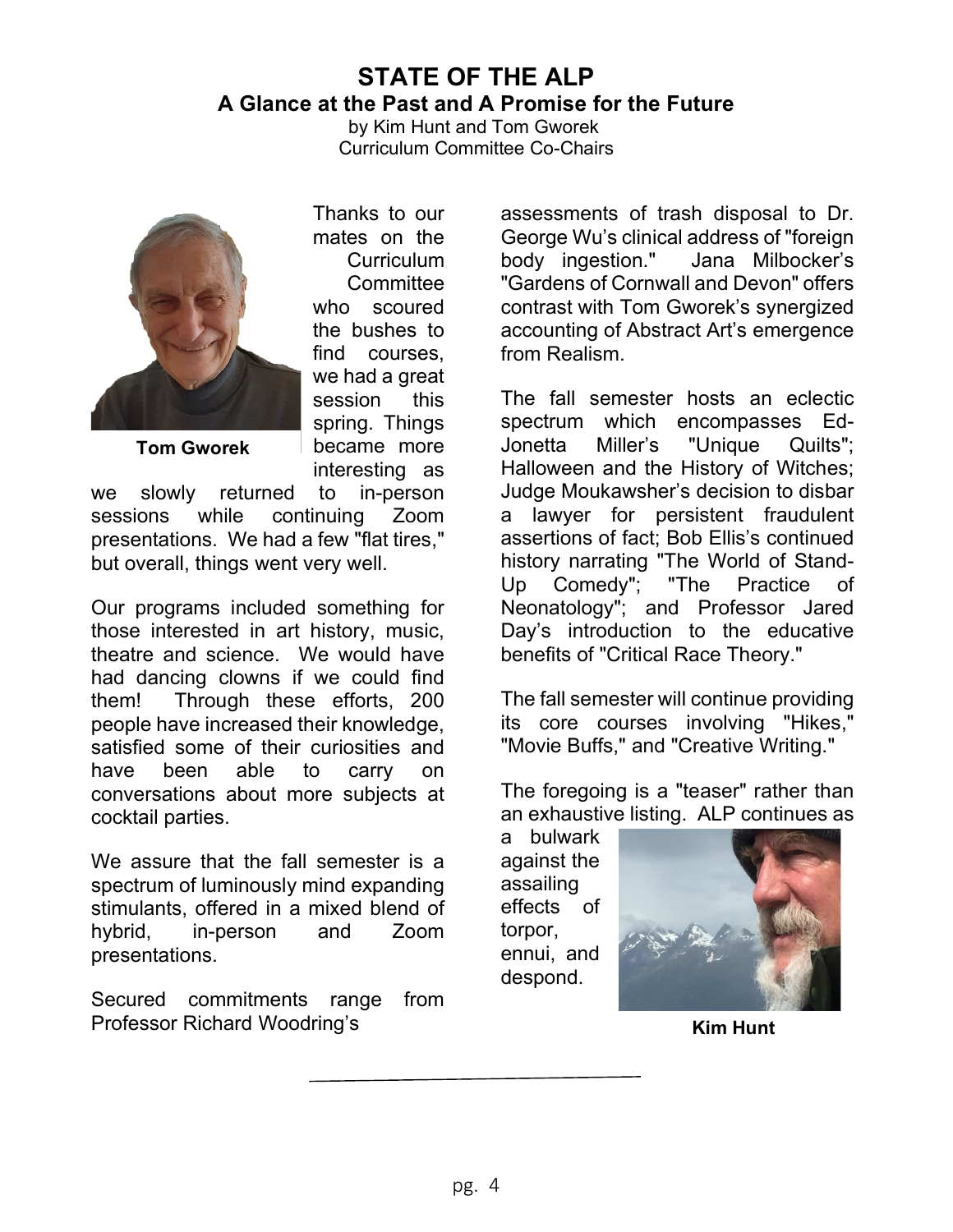## **Thank You, Marilyn Stockton**

by Carol Simpson

My first impression of Marilyn Stockton was her energy! Marilyn is currently the Duncaster Representative on the ALP Board of Directors and is finishing her term this year. She has been a member of ALP for over twenty years, having heard about it from her friends in the League of Women Voters after she moved to Connecticut. She served on the ALP Curriculum Committee for over ten years, has been a presenter of several programs including a History of Governor Ella Grasso and The Connecticut Women's Hall of Fame and most recently served five years on the ALP Board. Marilyn loves the variety of courses she finds in ALP, highlighting the "*fabulous courses on the Industrial Revolution, taught by Richard Woodring and Memoir Writing with Leta Marks*". She comments that she has "met many old friends" in her ALP courses.



Marilyn was born in Cincinnati, Ohio, "*during the Depression*," graduated from the University of Cincinnati where she met her late husband, Ed Stockton. When Ed took a position at United Technologies they moved to Connecticut and became long-term residents of Bloomfield. They are the parents of two children, two grandchildren, and three greatgrandchildren. Marilyn taught pre-school in West Hartford for twenty years "*and loved every minute of it.*" Later, she and her husband had a business called ECONNomics, working with international companies planning to locate in our state. She and Ed moved from their home to the Duncaster Retirement Community five years ago. Two and a half years ago, during the height of the Covid epidemic, Ed passed away after 67 years of their happy marriage.

Marilyn is active in the Duncaster Residents' Association, including participation in drumming and line-dancing classes. She has made many new friends there. She is in good health both mentally and physically, and will be travelling to see family members this spring in Washington, D.C. Although she is stepping back from the ALP Board, she quickly assured me that "*I'm retiring from the BOARD, but not from ALP*." She still expects to be learning and growing with the rest of us until she is "*VERY* old."



### **Guilt by Association**

It was the end of the day when I parked my police van in front of the station. As I gathered my equipment, my K-9 partner, Jake, was barking, and I saw a little boy staring in at me. "Is that a dog you got back there?" he asked. "It sure is!" I replied. Puzzled, the boy looked at me and then towards the back of the van.

Finally he said, "*What'd he do*?"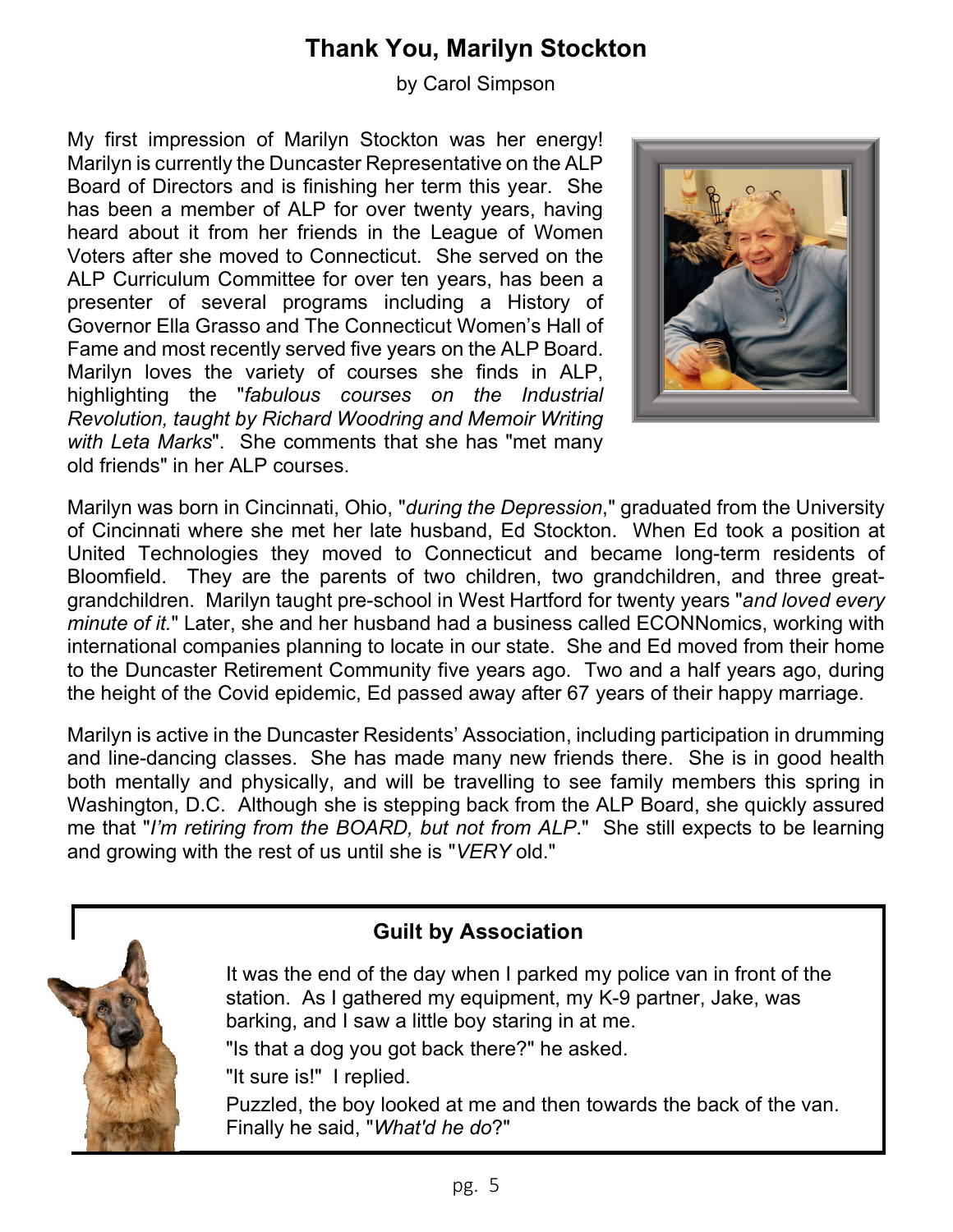## **WE COULD HAVE TOLD THEM**…

by Carol Simpson



Have you ever seen a happiness survey? Over the past decade, social science researchers have been studying

happiness because, *although we know it when we feel it, what* IS happiness?

I recently stumbled across a column by Arthur C. Brooks\* called How to Build a Life. Mr. Brooks is a Happiness Expert, and I read with interest a section in his column called "*Where Age Equals Happiness*." I'll highlight his conclusions.

*When they were young, the happy-well senior citizens tended to have accumulated certain resources and habits in their Happiness 401(k)s. Some of these are difficult for each of us to control: having a happy childhood, descending from longlived ancestors, and avoiding clinical depression. But some are, to varying degrees, under our control and these can teach us a great deal about how to plan for late-life happy-wellness.* 

- *1. Don't smoke—or if you already smoke, quit now.*
- *2. Watch your drinking.*
- *3. Maintain a healthy body weight.*
- *4. Prioritize movement in your life by scheduling time for it every day.*
- *5. Practice your coping mechanisms now… avoid excessive rumination (worry), unhealthy emotional reactions, or avoidance behavior.*
- *6. KEEP LEARNING. More education leads to a more active mind in old age, and that means a longer, happier life. That doesn't mean that you need to go to Harvard; you simply need to engage in lifelong, purposive learning. For example, that can mean reading serious nonfiction as part of a routine to learn more about new subjects.*
- *7. Do the work to cultivate stable, longterm relationships now.*

It seems that the Adult Learning Program is the perfect way to prioritize Happiness Habit number six. And since you are reading this in the ALP Horn*,* you must agree! "WE COULD HAVE TOLD THEM," right?

*\** Arthur C. Brooks is a contributing writer at *The Atlantic*, the William Henry Bloomberg Professor of the Practice of Public Leadership at the Harvard Kennedy School, and a professor of management practice at the Harvard Business School. He's host of the podcast series *How to Build a Happy Life* and the author of *From Strength to Strength*: *Finding Success, Happiness, and Deep Purpose in the Second* 

*Half of Life.*

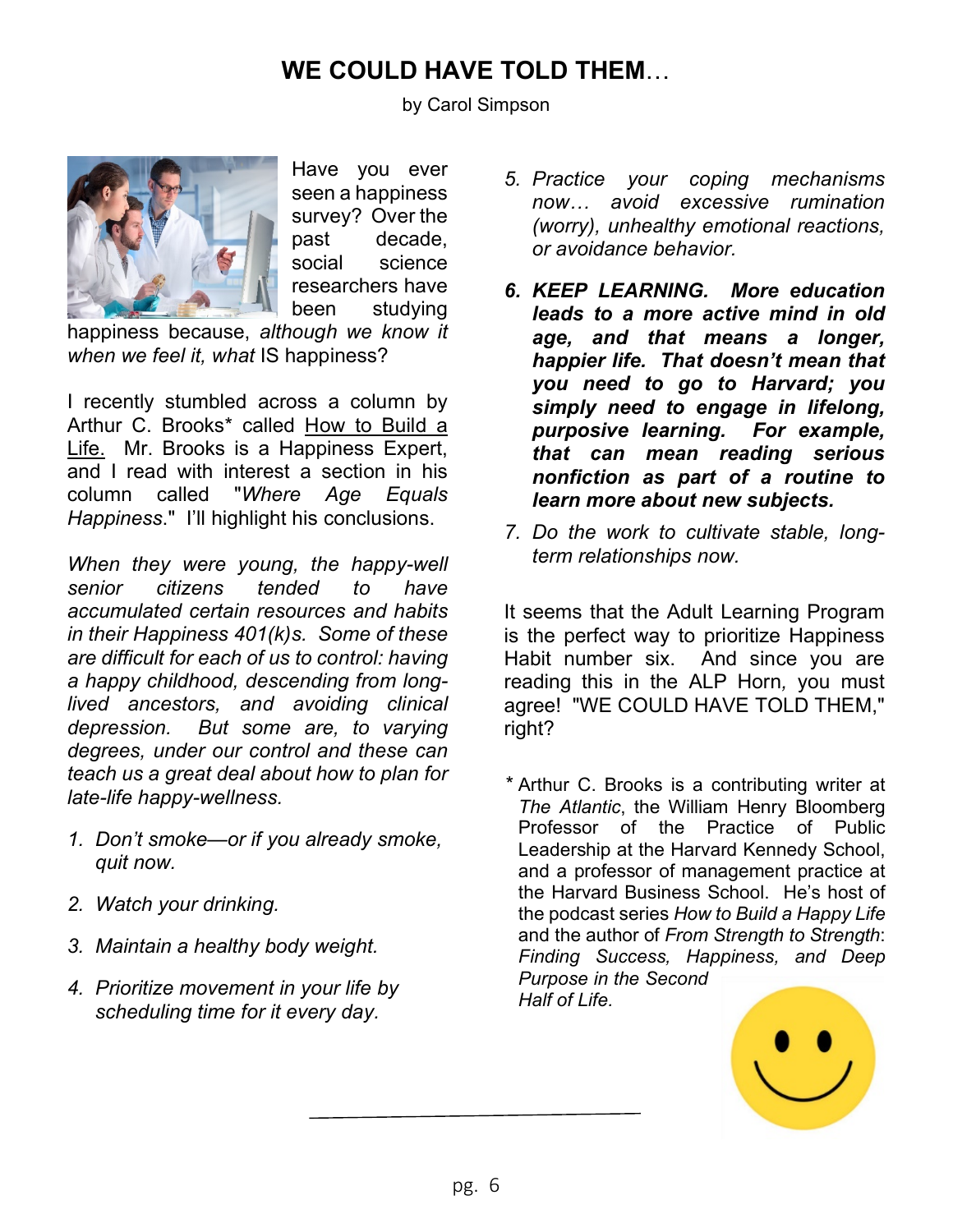## **A Tribute to Bob Ellis**

by Carol Matzke

Most of you know that Bob Ellis has been an active and integral member of ALP for a long time. Soon after he joined ALP in 2011, Bob was elected to the Board of Directors where he has continued to serve in various capacities including two years as Communications Committee Co-Chair, three years as Webmaster and five years as the Editor of the ALP-HORN.

He also served as the Presenter of the Connecticut Forum program for 3 semesters and, although recently "retiring" as the Horn's Editor, he continues to serve as its Design Editor, supporting our new Managing Editor, Carol Simpson.

You may not know, however, that among his personal list of lifetime achievements, Bob is especially proud of winning 3rd place in a World War II paper drive contest or that he played for and managed a U.S. Army baseball team that won the  $5<sup>th</sup>$  Army championship in 1959. He has also given 10 gallons of blood to the Red Cross and has written a "How To" manual for the Taiwan Air Force on the subject of maintaining a Pratt & Whitney aircraft engine (*which, according to Bob, explains why Taiwan has never been a military threat to anyone*).

Born and raised in Omaha, Bob studied journalism at the University of Missouri and put his knowledge to good use editing and producing the ALP-HORN in a very



professional manner. Bob is well known for his comedic nature as evidenced by the space-filling items he included in the ALP-HORN, such as his "*Meandering Musings of a Mutant Mind*" column, jokes, cartoons, tidbits of little-known facts and his own thoughts on irrelevant topics like "*August Needs a Holiday*."

Even more illustrative of Bob's devotion to humor and to the ALP program are the ALP courses he has developed and presented: The Good Old Days of the 40's and 50's, The True Meaning of Nursery Rhymes, and The History of Comedy. He is currently working on a supplement to the comedy program called the World of Stand-Up Comics to be presented in the fall.

Bob lives in Windsor with his wife, Polly who also has been an active ALP member and serves as Bob's conscience in a sometimes futile effort to keep his sense of humor under control.



### **FANTASY MEETS REALITY**

While working for an organization that delivers lunches to elderly shut-ins, I used to take my 4-year-old daughter on my rounds. She was unfailingly intrigued by the various appliances of old age, particularly the canes, walkers and wheelchairs.

One day I found her staring at a pair of false teeth soaking in a glass. As I braced myself for the inevitable barrage of questions, she merely turned and whispered, "*The tooth fairy will never believe this*!"